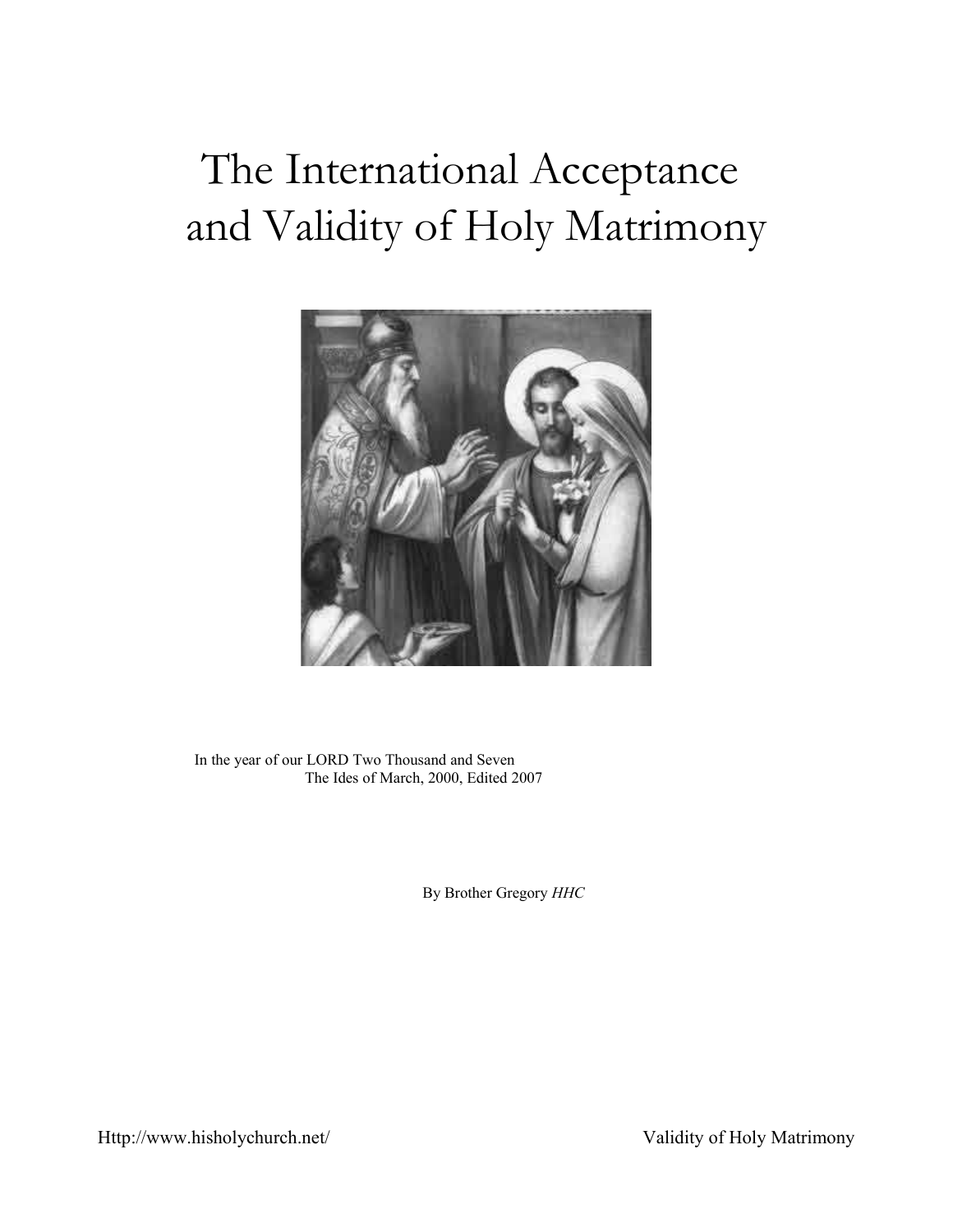#### **Is Holy Matrimony Valid?**

When two people marry, they agree to enter a state of matrimony as Husband and Wife. A question arises as they enter this new status. What is the Lex Fori<sup>[1](#page-1-0)</sup> of the agreement? Where do we find a remedy for the agreement they have entered into? What is the forum of that union?

One of the earliest forms of law recorded was the *Ana Ittishu*, or Family laws, of the Sumerians. It was a series of precepts that the local society looked to for guidance in deciding issues of conflict. It was not unlike "common words and phrases" which express fundamental concepts and precepts of law. The people were the *fountainhead of justice* through their voluntary community courts common to their society.

Codification arrived later when some men came to believe that *they* should be the *"*fountainhead of justice", rather than the people. Throughout history the law would move from the hands of the people to a ruling elite and back again. These elite were benefactors, who often exercised authority and enacted laws. They were often oppressive; this led to despotism and tyranny, which in turn would awaken the people to their original rights.

Are men to be guided by God in their hearts and minds, or by their own prejudice? God made men free to choose, and neither man nor his institutions of power and control can guarantee justice without virtue. People must constantly be vigilant to maintain any free society. They must be as concerned about their neighbor's right of choice as they are about their own. We may only be as free as we are willing to let others be free.

"I often wonder whether we do not rest our hopes too much upon constitutions, upon laws and courts. These are false hopes, believe me; these are false hopes. Liberty lies in the hearts of men and women; when it dies there, no Constitution, no law, no court can save it."[2](#page-1-1)

God, the Creator of mankind, wishes us to be free. Freedom is good for the soul. From the Exodus to Pentecost, men have sought ways to live together in freedom, remaining unyoked except by their God-given conscience, as well as their personal love for justice and mercy. Over the centuries, men have recorded numerous accepted methods, systems, and practices to be used in their individual pursuit of a free state under God.

**Matrimony under Canon law** is an ancient and unique - but binding - relationship. Although the Church may be called on to facilitate such an alliance, the bond of the union is dependent upon the authority of God and the free consent of the two people who enter into matrimony. Their agreement is a contract, and as with all contracts, they must include a remedy for resolution of the terms of the agreement. By tradition, this includes two independent witnesses and the Church.

Canon law was an attempt to write down the precepts of the will of God. In Canon law, every man and his possessions belongs to the Family, and the governments they elect are "representative in nature and titular in office". Under Canon law, the power of choice remains in the hands of the Family unit, with society, through a common community, standing ready to supply arbitration and remedy under the guidance of the Church.

By **Canon Law**, "A marriage is brought into being by the lawfully manifested consent of persons who are legally capable. This consent cannot be supplied by any human power. Matrimonial consent is an act of will by which a man and a woman, by an irrevocable covenant, mutually give and accept one another for the purpose of establishing a marriage."<sup>[3](#page-1-2)</sup>

Canon law is not merely the common opinion of the people, but, by definition, must be in common with the opinion of God. In Canon Law, the couple marry each other under the authority of God, but also by the witness and acceptance of the congregation<sup>[4](#page-1-3)</sup> of the People and the permission of the families from which they sprang. Resolution of disputes with mercy and justice is not a prerogative, but a duty. We are told to love and protect each other's rights as much as we love our own.

**Common law**, which comes to America from Anglo-Saxon England, is mentioned in both the Constitution for the United States and the Judiciary Act of 1789, while "civil law" is not. There is a "civil nature at common law" which rests with every citizen's right and freedom to choose. "The powers not delegated to the United States by the

<span id="page-1-0"></span><sup>1</sup> The legal forum.

<span id="page-1-1"></span><sup>2</sup> Spirit of Liberty 189, Judge Learned Hand.

<span id="page-1-2"></span>Can. 1057 §1, §2

<span id="page-1-3"></span><sup>4</sup> Can. 1120 ...can draw up its own rite of marriage, in keeping with those usages of place and people which accord with the christian spirit....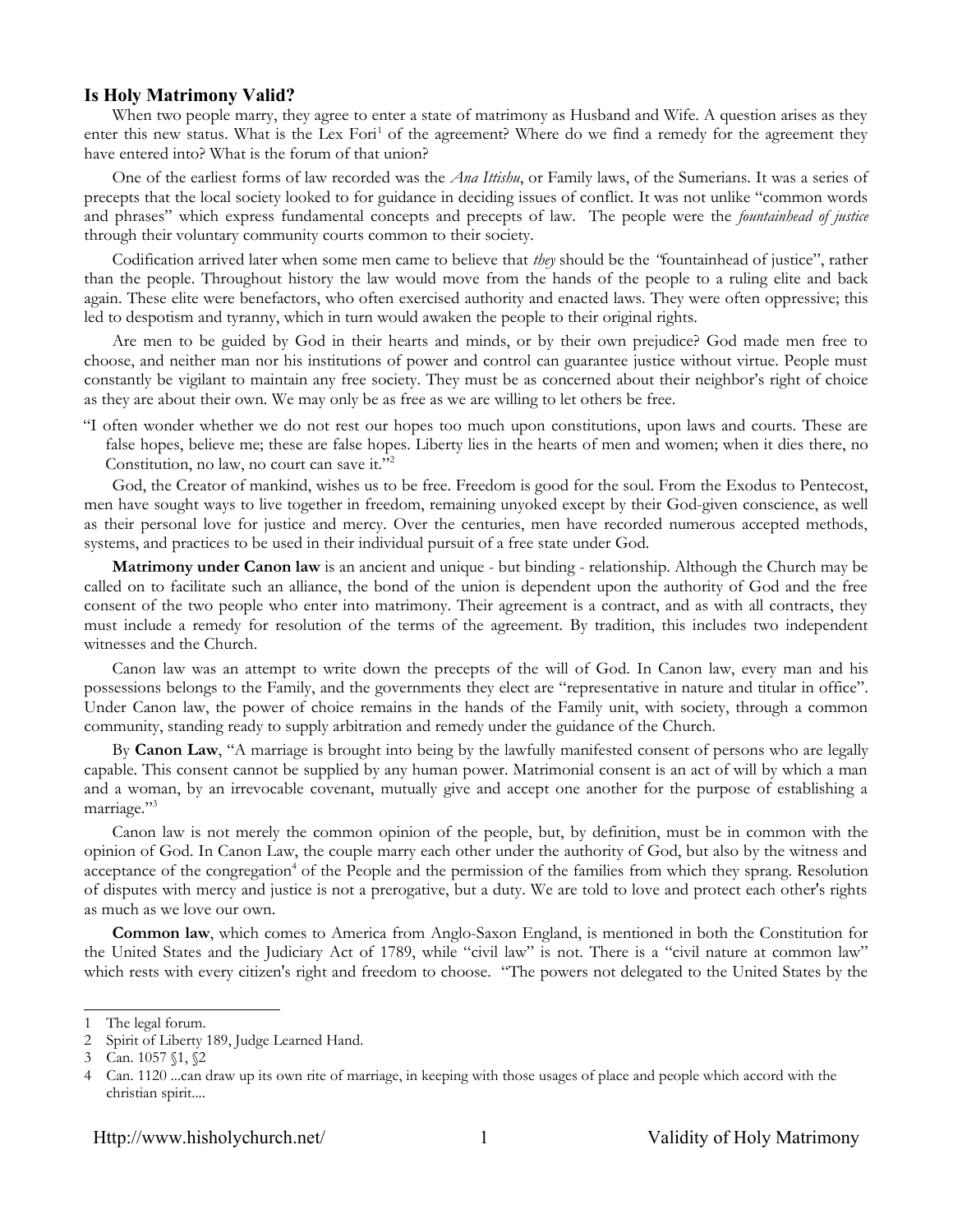Constitution, nor prohibited by it to the States, are reserved to the States respectively, or to the people."[5](#page-2-0) The States must also receive any delegated power from the People, where all rights began. Justice and mercy are dependent upon the people's good conscience and diligent practice of virtue. At common law, the people, as a sacred duty, must decide both fact and law.

Holy Matrimony should not be confused with common law marriage. The latter is specifically a union that is not solemnized and is undertaken without the consent of the people. The civil nature of the union of Holy Matrimony is provided by the civilian community, who bear witness, without objection, to the union. While they are not a party to the union, they have an interest in it. The union of Man and Woman is the foundation of all society, and when that union fails, all society suffers.

"**Marriage** , as distinguished from the agreement to marry and from the act of becoming married, is the civil status of one man and one woman united in law for the discharge to each other and the community of duties legally incumbent on those whose association is founded on the distinction of sex."[6](#page-2-1)

Secondly, marriage may be a civil status. *Civil* is a word used in "contradistinction to military, ecclesiastical, natural, or foreign; thus, we speak of a civil station, as opposed to  $\ldots$  an ecclesiastical station"

"Marriage is often referred to as a civil contract, but the emphasis in such a reference is not on the word 'contract', but upon the word 'civil' as distinguished from ecclesiastical; since there is religious freedom in this country, a religious ceremony, and rules of ecclesiastical organizations with regard to marriage, have no legal significance."[8](#page-2-3)

It is important that we understand that the power of legislatures to make law is granted and limited by the source of that power, which is the people. Governments are endowed by their creator, the people, with rights and privileges. The source of all law begins in the hands of the people who were "endowed by their creator with certain...rights."

"Marriage is a personal fundamental right retained by the people under the Ninth Amendment and protected by due process First Amendment rights to privacy and association and by the Fourteenth Amendment from infringement by the states."[9](#page-2-4)

The people may surrender that personal fundamental right to the State, or they may maintain it by protecting it with voluntary and due diligence.

A "Marriage license" is: "A license or permission granted by public authority to persons who intend to intermarry,… By statute it is made an essential prerequisite to the lawful solemnization of the marriage."[10](#page-2-5) But "Marriage is a civil contract to which there are three parties - the husband, the wife and the state."[11](#page-2-6)

Civil law is a more centralized and authoritarian legal system, distinct from Common and Canon law. The Civil law, as a legal system, is based on Roman law, especially the Corpus Juris Civilis of Emperor Justinian. "'Civil Law,' 'Roman Law', and 'Roman Civil Law' are convertible phrases, meaning the same system of jurisprudence."[12](#page-2-7)

It is believed by many that "The civil law reduces the unwilling freed man to his original slavery; but the laws of the Angloes judge once manumitted as ever after free."<sup>[13](#page-2-8)</sup>

A civil marriage may not be the same as a marriage validly solemnized under Common and Canon law. Any civil law that attempts to invalidate Holy Matrimony, a religious rite, is void in a society where there is religious freedom. The Church is equally dependent upon the personal, moral, and religious convictions and beliefs of the people in the fulfillment of its role of servant to the people.

"One social factor should be considered in this context. In a number of countries it is necessary to marry in a secular, civil form of marriage; a marriage celebrated according to religious rites will be invalid (and, in certain

<span id="page-2-0"></span><sup>5</sup> X Amendment to the Constitution of the United States, Bill of Rights.

<span id="page-2-1"></span><sup>6</sup> Black's 3rd Ed. p. 1163.

<span id="page-2-2"></span><sup>7</sup> Civil - Bouvier's Law Dictionary, Revised 6th Ed (1856)

<span id="page-2-3"></span><sup>8</sup> Clark's Summary of American Law. Chapt I  $\S2$ . The marriage status or relationship. pp. 140.

<span id="page-2-4"></span><sup>9</sup> "Family Law" Marriage; Annulment; Separation, by H. C. Dillon, Oregon State Bar. 5. (§2.5) Presumption of Validity of Marriage:n In re Estate of Megginson, 21 Or 387, 394–395, 28 P 388 (1891)

<span id="page-2-5"></span><sup>10</sup> Black's 5th Ed.

<span id="page-2-6"></span><sup>11</sup> Van Koten v. Van Koten. 154 N.E. 146.

<span id="page-2-7"></span><sup>12</sup> Black's 3rd p 332

<span id="page-2-8"></span><sup>13</sup> Libertinum ingratum leges civiles in pristinalm servitutem redigulnt; sed leges angiae semel manumissum semper liberum judicant. Co. Litt.137.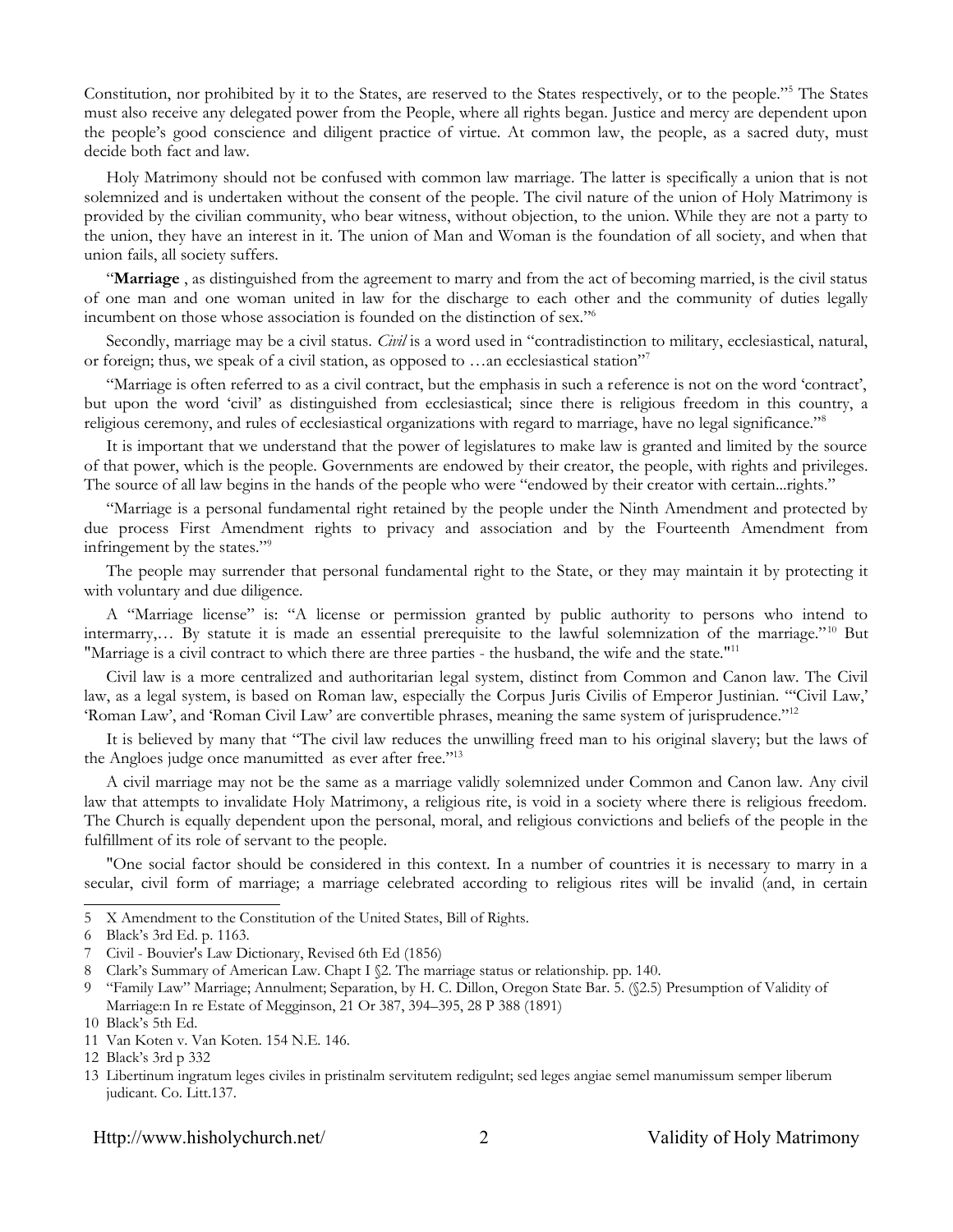instances, when contracted before the civil ceremony, will involve the parties or the clergyman in the commission of a criminal offense). Reference to the personal law of the parties as an alternative to the lex loci celebration may save the validity of such a religious marriage."<sup>[14](#page-3-0)</sup>

This is an important point to consider, particularly when their personal religious convictions and faith forbid becoming yoked with an exercising authority that does contrary to well-established doctrines and law.

In the following example, we see Holy Matrimony as being opposed to a civil contract before the Lex Fori of a civil registrar.

"The codex iuris canonici speaks with a certain scorn of the civil marriage as 'matrimonium civile ut aiunt', and sincere adherents of the Roman or the Eastern church must regard a civil contract concluded before a civil registrar, usually in a business-like fashion, as an act of irreverence to the Holy Sacrament."[15](#page-3-1)

In countries where statutory civil law is not the only choice, there are numerous options to unite Man and Women. Statutory civil law may require a civil license, but other forms are often equal to, if not superior to, the civil license by statute.

Civil law is defined by statute, and therefore a "civil marriage" under that law is often defined as a three party "civil contract,"<sup>[16](#page-3-2)</sup> which cannot be modified by the parties and includes the imposition of privileges and duties imposed by the State. To enter into that civil contract, permission and procedures compelled by statute may be imposed by the State as a party to the contract.

Although Holy Matrimony, as Husband and Wife, is a valid contract by virtue of the mutual consent of the parties, the solemn exchange of vows and property, the permission of the parents or family, and the witness by formal acceptance of the people, the corporate State is not a party to the contract. In fact, the State is *barred* from impairing that contract.<sup>[17](#page-3-3)</sup>

"Though mutual assent is necessary to enter into a marriage, the marriage itself is a status or relationship rather than a contract, the rights and obligations of the parties thereto being fixed by the law instead of by the parties themselves. Hence marriages are not within the provision of the United States Constitution forbidding a state to impair the obligation of contracts."<sup>[18](#page-3-4)</sup> But is the State the only---or even the primary---source of law?

A "civil marriage", defined in statute law, is a personal relationship subject to the state's power to interfere with rights previously vested in that natural union of a Man and a Woman.[19](#page-3-5) According to the ancient and holy testaments, the original Husband and Wife were united as one body, and no man or State had the power to divide the sanctity of that union. $20$ 

"Every person is a man, but not every man a person."<sup>[21](#page-3-7)</sup> "Man is a term of nature; person, of the civil law."<sup>[22](#page-3-8)</sup> "The union of a man and a woman is of the law of nature."<sup>[23](#page-3-9)</sup> The Husband is to love, honor, and cherish his Wife as a

<span id="page-3-0"></span><sup>14</sup> The Law Commission Report on the Private International Law Aspects of Capacity to Marry and Choice of Law,(LRC 19– 1985).

<span id="page-3-1"></span><sup>15</sup> Ibidem

<span id="page-3-2"></span><sup>16</sup> Family law. Marriage; Annulment; Separation. "Marriage is a "civil contract." ORS 106.010. It is founded on the agreement of the parties and does not require religious solemnization for its validity. Unlike an ordinary contract, a civil contract cannot be modified by the parties. The parties may choose to enter into the contract, but marriage includes the imposition of certain rights and duties imposed on the parties by the state. Maynard v. Hill, 125 US 190, 211, 8 S Ct 723, 31 L Ed 654 (1888). There are three parties to the contract: man, woman, and the state. (1990 ed & 1997 supp) Helen C. Dillon.

<span id="page-3-3"></span><sup>17</sup> No State shall enter into any Treaty, Alliance, or Confederation; grant Letters of Marque and Reprisal; coin Money; emit Bills of Credit; make any Thing but gold and silver Coin a Tender in Payment of Debts; pass any Bill of Attainder, ex post facto Law, or Law impairing the Obligation of Contracts, or grant any Title of Nobility. Section 10, Clause 1:

<span id="page-3-4"></span><sup>18</sup> Clark's Summary of American Law. Chapt I §2. The marriage status or relationship. pp. 140.

<span id="page-3-5"></span><sup>19</sup> Family law. Marriage; Annulment; Separation. 2. (§2.2) Status Marriage is not a property interest of the parties; it is a personal relationship subject to the state's power to fix the conditions under which it may be created or terminated. Buchholz v. Buchholz, 248 NW2d 21, 23 (Neb 1976) (wife had no vested property right in her marriage but, even if she did, state has inherent "police power" to interfere with that right). (1990 ed & 1997 supp) Helen C. Dillon.

<span id="page-3-6"></span><sup>20</sup> "What therefore God hath joined together, let not man put asunder." Mr 10:9

<span id="page-3-7"></span><sup>21</sup> Omnis persona est homo, sed non vicissim.

<span id="page-3-8"></span><sup>22</sup> Homo vocabulum est; persona juris civilitis. Calvinus, Lex.

<span id="page-3-9"></span><sup>23</sup> Conjuctio mariti et femina est de jure naturæ.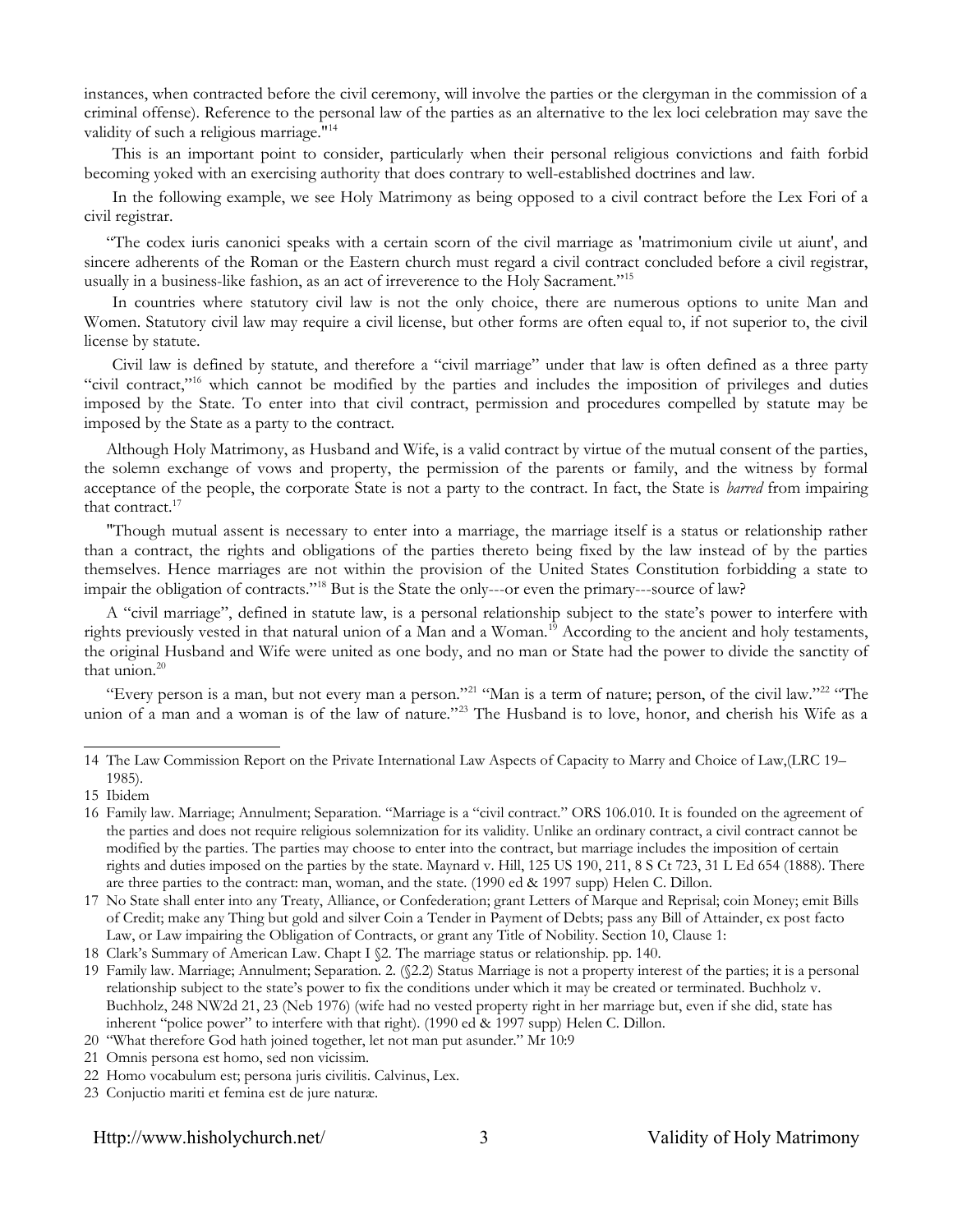protector in a sacred union.

Sir William Blackstone wrote:

"By marriage, the husband and wife are one person in law: that is, the very being or legal existence of the woman is suspended during marriage, or at least is incorporated and consolidated into that of the husband; under whose wing, protection, and cover, she performs everything; and is therefore called in our law-french a fem-covert; and her condition during her marriage is called her coverture." Commentaries, Vol. 1, Chap XV.

Civil marriage is an offer of status under the wing, protection, and cover of the State. When the State becomes a party to the marriage by application and civil contract, the natural union of Husband and Wife is subverted by the presence of an unequal power within that union. This three-party union may be perceived as an adulterous one, not bound in love, but by the power of the State. A change in the status of what was originally only a natural domestic relationship, causes a change in status of the parties.

"At common law a married woman's contract is absolutely null and void ab initio ... It is settled by the decisions in this state that married women have no power, except such as is affirmatively given by statute, to bind themselves personally by contract." [24](#page-4-0)

If a women was free from the natural bonds, protection, and cover of Family and Husband she may go under the coverture of the civil State. The State would have the former right of the Husband, who in turn would become little more than a cohort. Her children would not belong to the corpus (or body) of the Family, but to the corporation of the State, which could then claim Parentis Loci. The purpose and procedure of the civil marriage license is to bind the husband and wife and their children under the authority of the State, which the State deems to be proper.

In statutory civil marriages there are three parties, the third being the State. In Holy Matrimony there are also three parties, the third being God, the Father. In a statutory marriage under civil authority, the State is the ruling judge<sup>[25](#page-4-1)</sup> of the marriage by mutual assent. In Holy Matrimony, solemnized by the rites of the Church, before witnesses and the congregations of the people, the Man and the Woman are fully married in the eyes of God and the people by mutual agreement.

The family union remains free within their greater Family and community. The recording institution of that union, the Church, remains a servant. There is a remedy for disputes through the congregation of the people and the religious community. The agreement is sealed and recorded through the solemnization by the witnesses and the Church.

"Marriage is defined to be a covenant between a man and a woman, in which they mutually promise cohabitation and a continual care to promote the comfort and happiness of each other. It is an institution of God, and a very honorable state. The Saviour honored it by his presence, and at such a solemnity wrought his first miracle: Buck Theo. Dictionary, 261, Lonas v. The State, 50 Tenn. 287, 308.

Ceremonies of marriage, as a religious ritual in a well organized Church and congregational bodies, are a valid solemnization with, or without, State sanctions. They are lawfully married. Their obligation and mutual promise are not diminished. No man or agency may treat a marriage as void because they have no statutory or state-issued civil license without doing an injustice, and impairing the obligations of that union. In fact, the state has long recognized the religious right of marriage as valid.

"It is well established that the failure to procure a marriage license does not have the effect of rendering the marriage void. The requirement of the license preliminary to marriage is wholly of statutory origin ... When a marriage has been proven there is a presumption in favor of its continuance." Browning v. Browning, 224 Md. 399 (1960)

A married couple must be presumed married unless evidence that they are not married can be produced. The regulatory purpose of a state marriage license requirement cannot be enforced by "the radical process of rendering void and immoral a matrimonial union otherwise validly contracted and solemnized."[26](#page-4-2)

In many states it has been ruled that:

"failure to procure a license does not invalidate a ceremonial marriage... In affirming the marriage as valid, the Court

<span id="page-4-0"></span><sup>24</sup> Saunders v. Powell, 67 S.W. 402, 403 (1933).

<span id="page-4-1"></span><sup>25</sup> There Are gods Many http://www.hisholychurch.net/pdfiles/godsmany.PDF

<span id="page-4-2"></span><sup>26</sup> Feehley v. Feehley, 99 A. at 665.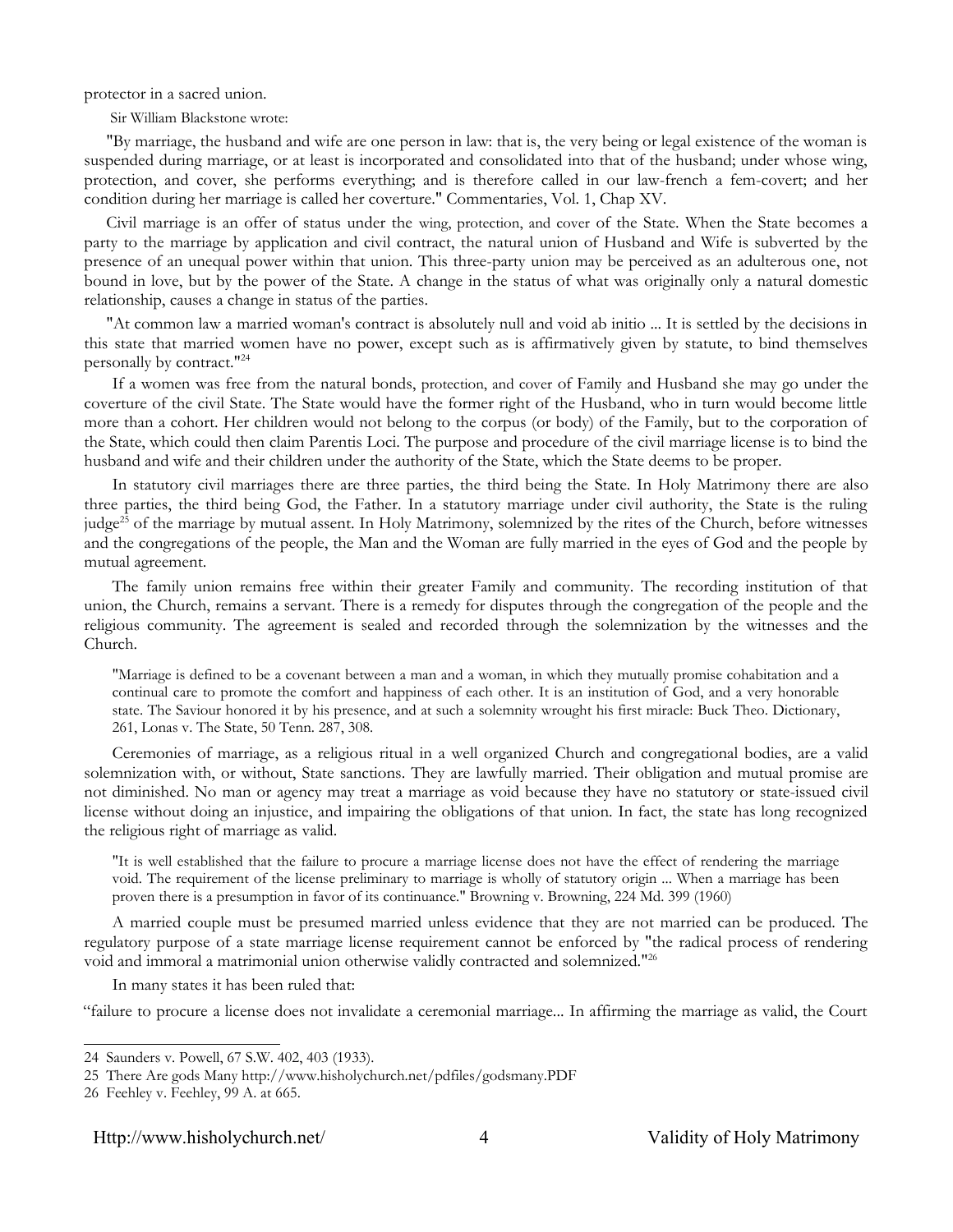relied on the common law principle that a marriage without a license is universally held to be valid in the absence of an express declaration by the Legislature that such a marriage is void. Hollopeter, 52 Wash. at 45; see Weatherall v. Weatherall, 63 Wash. 526, 529, 115 P. 1078 (1911) (absence of license or failure to properly file a license would not invalidate a marriage otherwise valid.)"

"The rule stated in Hollopeter remains the rule today. In the eyes of the common law, marriage is a civil contract. As Blackstone put it, the law treats marriage 'as it does all other contracts: allowing it to be good and valid in all cases, where the parties at the time of making it were, in the first place, willing to contract; secondly, able to contract; and, lastly, actually did contract, in the proper forms and solemnities required by law.' Picarella v. Picarella, 20 Md. App. 499, 316 A.2d 826, 832, n.10 (1974), quoting 1 William Blackstone Commentaries, Book I, ch 15, section 433. Lewis's Ed."

The same court went on to say, "We are aware of no authority for declaring a marriage to be valid for some purposes but not for others." If a marriage is valid for one purpose it must be valid for all purposes. This principle is not limited to States of the United States, but reaches into other national jurisdictions.

"It may be argued that our law should adopt an approach which would tend to uphold as *valid marriages* unions entered into by persons with a genuine matrimonial commitment. Too zealous an adherence to 'black-letter' private international law rules at the expense of a sound regard to the human realities of the situation would be socially damaging and potentially unjust. The *favor matrimonii* principle reflects the policy that marriages 'should be held to be valid unless there is some good reason to the contrary'." <sup>[27](#page-5-0)</sup>

What the Church is doing is creating or establishing documents that could be validated "using the chain authentication method". We may establish a record that "Matrimony ought to be free"<sup>[28](#page-5-1)</sup> and is essentially a religious act. For the state to say that they only recognize state marriages and not ecclesiastical marriages is to violate religious freedom. Any prenuptial agreement with the State Courts for remedy or protection, "draws subjection".[29](#page-5-2)

"If a ceremonial marriage is in fact established by evidence or admission it is presumed to be regular and valid, then the burden of showing that it was an invalid marriage rests on the party asserting its invalidity." Overton v. Overton, 260 N.C. 139, 143

In Holy Matrimony, in accordance with the Rites of the Church, there *is* a license to marry. The Family gives recorded permission ("license") for a member of a family to marry. Without both the families granting permission, the marriage, in one sense, could be considered "illegal" from the point of view of the long recognized Family laws of the people.

By that recorded permission, the Church, the parties, and witnesses formerly recognize the natural order of this relationship and document all aspects of this Holy union under God. Each Family agrees or grants permission that would otherwise be illegitimate within the coverture of the Family. The individuals marry in agreement, the people bear witness, and the Church keeps a record of all; and as a body, offers a Lex Fori remedy as well as coverture in, but not of, the world.

This is not done simply by witnessed documents and testimony, but by an admission to the existence of both the particular congregation, as well as the network of congregations of the Church. Without that network, the marriage has no true coverture or remedy beyond the parties, and they may appear to become a "limping marriage", i.e. one with no remedy.

There should be a valid and verifiable network of congregations as a Church, so as to provide remedy for internal and external disputes concerning the marriage. The servant Church can supply this connection of the kingdom of God through documenting relationships, intent, and providing remedy for arbitrating disputes. Like the property lines, you mark the boundaries.

What if Husband and Wife are incapacitated or die? Who would care for or raise the children? Who will step in and protect the integrity of the Family? It is the responsibility of every Family to clearly define and protect the nature of the Family through the voluntary Lex Fori in which they participate. It is customary to call upon the congregation

<span id="page-5-0"></span><sup>27</sup> Private International Law: Choice of Law Rules in Marriage, para. 2.35, clause (e) (1985), Choice of Law and Proceedings for nullity of Marriage, Chapter 1, Section 4. The favor matrimonii principle

<span id="page-5-1"></span><sup>28</sup> Matrimonia debent esse libra. Halkers, Max. 86; 2 Kent, Comm. 102.

<span id="page-5-2"></span><sup>29&</sup>quot;Protection draws to it subjection; subjection protection" Protectio trahit subjectionem, subjectio protectionem. Coke, Littl. 65.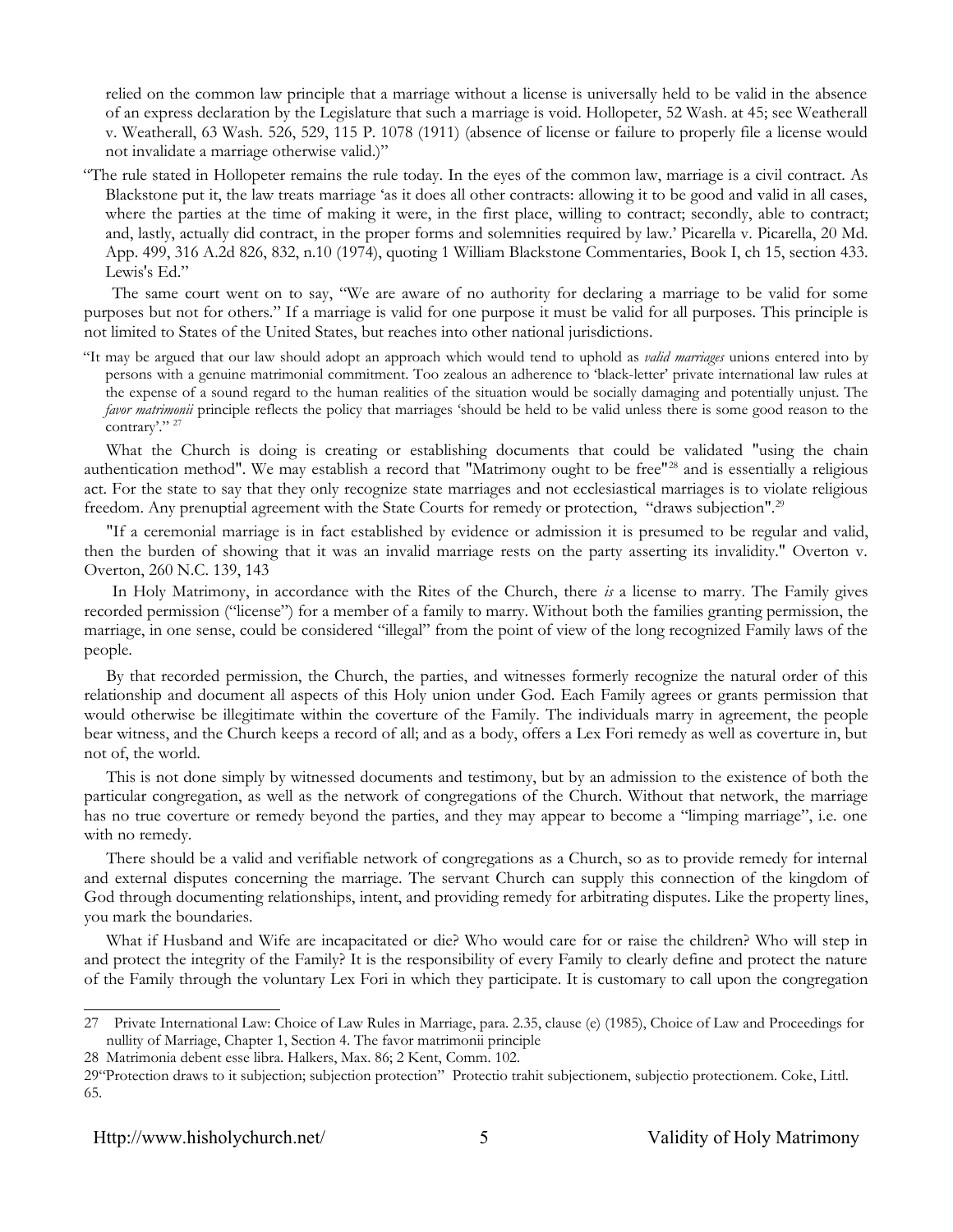of the people and the servant Church to authenticate their true matrimonial desire and status.

The extent of law within the corporate State is derived from the consent of its members, as persons. In the past, the power to decide fact and law rested in the hands of heads of families in the form of free juries of their peers. In other governments, the power rests almost entirely with the leaders of the State, who pass laws and appoint partisan administrative judges, who exercise authority.<sup>[30](#page-6-0)</sup>

The shift between these two extremes is often determined by a series of ongoing applications, participation, and consent between the State and the people. The more responsible and diligent the people in the exercise of rights and duties to each other, the more free they will be.

In Reynolds v. U.S, an interesting opinion is expressed:

"Laws are made for the government of actions, and while they cannot interfere with mere religious beliefs and opinions, they may with practices. . . . Can a man excuse his practices to the contrary because of his religious belief? To permit this would be to make the professed doctrines of religious belief superior to the law of the land, and in effect to permit every citizen to become a law unto himself. Government could exist only in name under such Circumstances."

Yet, we see that in the definition of Republic it states, "A state or nation in which the supreme power rests in all the citizens… A state or nation with a president as its titular head; distinguished from monarchy." Titular is defined as, "existing in title or name only" while a monarch is "a single or sole ruler of a state… a person or a thing that suppresses others of the same kind." The professed religious belief of every citizen within the basic parameters of the Ten Commandments has been the foundational law of many nations with titular leaders for centuries.<sup>[31](#page-6-1)</sup> Godly governments of virtuous people should exist in name only when it comes to natural right.

The extensive history of marriage tracks back to the common law of England, where it required some religious ceremony.<sup>[32](#page-6-2)</sup> "Civil marriages were not authorized to be performed by the Court Clerks until later in the Twentieth Century (1964); judges were not authorized to perform weddings in Maryland until the 21st Century (2002)."[33](#page-6-3) But now, many states are usurping this fundamental right of the People (and duty of the Church) by attempting to fine clergy who perform the sacred rite of Holy Matrimony.

Such usurpation may not be tolerated without surrendering those rights retained by the people in Articles  $I<sub>1</sub><sup>34</sup> IX<sub>35</sub>$  $I<sub>1</sub><sup>34</sup> IX<sub>35</sub>$  $I<sub>1</sub><sup>34</sup> IX<sub>35</sub>$  $I<sub>1</sub><sup>34</sup> IX<sub>35</sub>$  $I<sub>1</sub><sup>34</sup> IX<sub>35</sub>$ and X. Holy Matrimony is a civil marriage by the witness and acceptance, without objection, of the civilian population of a place. Those participants are merely exercising rights retained by the people.

Using Oregon Revised Statutes (ORS) only as an example, section 106.010 defines by statute its offered form of Marriage as civil contract. If the state is a party to a contract it has every right---and even an obligation---to define the terms of that contract by statute. If no one is allowed to marry unless they enter into a three party civil contract with the State, then the people are truly subjects, and no longer free.

If there is religious freedom in this country, a marriage remains valid according to ORS 106.150. While there is a requirement in some states to apply for a license in order to enter into a civil contract of marriage with the State, there can be no obligation to enter into such contract in order to become married.

Is there a distinction between being married at a place in Oregon or another State and being married under the State of Oregon? Is a truly solemnized Church marriage valid in the eyes of the State? Can the makers of statutes only make rules concerning validating statutory civil licensed marriages? Should a true "government, of the people, by the

<span id="page-6-0"></span><sup>30</sup> Matthew 20:25-26, Mark 10:42-43, Luke 22:25-29.

<span id="page-6-1"></span><sup>31</sup> Judges 17:6 In those days [there was] no king in Israel, [but] every man did [that which was] right in his own eyes.

<span id="page-6-2"></span><sup>32</sup> "The Act of 1777, chap.12, concerning marriages…plainly indicated the understanding of the Legislature to be that no marriage was to be thereafter good and valid, unless celebrated by some religious rites and ceremony. It expressly provided that the rites of marriage should not be celebrated by any person within this State, unless by some ordained minister…." Denison v. Denison, 35 Md. 361 (1872).

<span id="page-6-3"></span><sup>33</sup> Circuit Court of Maryland for the Baltimore City, Amicus Submission of First and Franklin St. Presbyterian Church

<span id="page-6-4"></span><sup>34</sup> Amendment I: Congress shall make no law respecting an establishment of religion, or prohibiting the free exercise thereof; or abridging the freedom of speech, or of the press; or the right of the people peaceably to assemble, and to petition the Government for a redress of grievances.

<span id="page-6-5"></span><sup>35</sup> Amendment IX. The enumeration in the Constitution, of certain rights, shall not be construed to deny or disparage others retained by the people.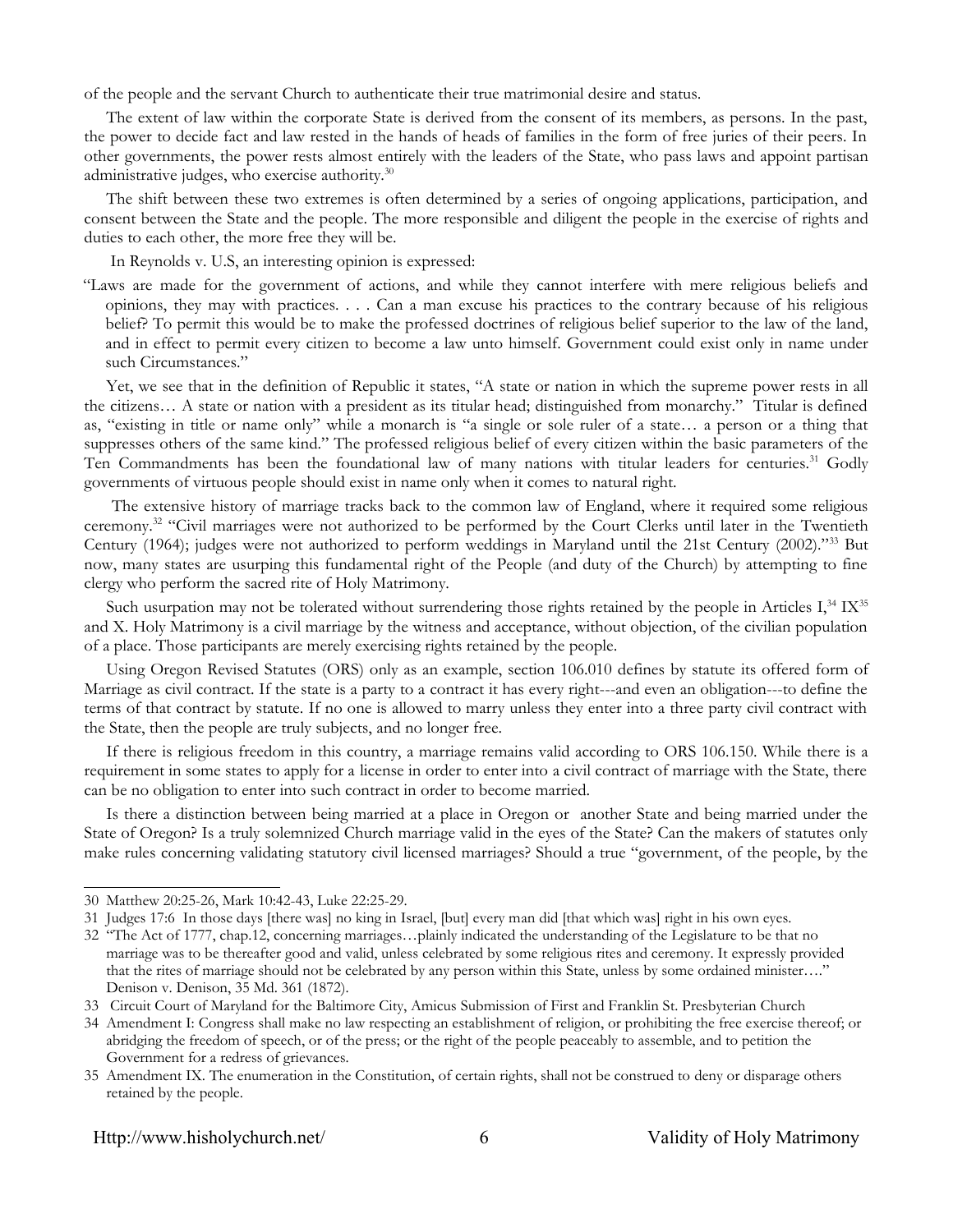people and for the people"[36](#page-7-0) be the source of law in the land?

According to Section 1. ORS 106.120 (1)(d) of the State:

(1)Marriages may be solemnized by: (d) A clergyperson of any religious congregation or organization who is authorized by the congregation or organization to solemnize marriages.

The state only makes rules about the state solemnization of their contract and license. But in 106.150 no particular form is required.

- 106.150 Form of solemnization; witnesses; solemnization before congregation. (1) In the solemnization of a marriage no particular form is required except that the parties thereto shall assent or declare in the presence of the clergyperson, county clerk, or judicial officer solemnizing the marriage and in the presence of at least two witnesses, that they take each other to be husband and wife.
- (2) All marriages, to which there are no legal impediments, solemnized before or in any religious organization or congregation according to the established ritual or form commonly practiced therein, are valid. In such case, the person presiding or officiating in such religious organization or congregation shall make and deliver to the county clerk who issued the marriage license the certificate described in ORS 106.170. [Amended by 1979 c.724 §5; 2001  $c.501$   $\S2$ ]

How are we to understand this statute?

If the couple has not applied for a civil marriage license with The State of Oregon, the clergyperson may have nothing to deliver to the county clerk. If they have not chosen to enter into a three-party contract with the civil authority, their marriage as a natural domestic relationship is not invalidated. The Lex Fori is simply with the Church and the congregation or society of their choice.

"ORS 106.130 Validity of marriage solemnized by unauthorized person. A marriage solemnized before any person professing to be a judicial officer of this state, a county clerk, or a clergyperson of a religious congregation or organization therein is not void, nor shall the validity thereof be in any way affected, on account of any want of power or authority in such person, if such person was acting at the time in the office or the capacity of a person authorized to solemnize marriage and if such marriage is consummated with the belief on the part of the persons so married, or either of them, that they have been lawfully joined in marriage. [Amended by 1979 c.724 §4; 2001 c.501 §5]"

While all society should have an interest in every marriage, no society or government should have a controlling interest. Holy Matrimony is "consummated with the belief on the part of the persons so married", verified and accepted by the good people of the place and the authenticated record of the Church. There is remedy for those who live by faith, hope, and charitable forgiveness in the perfect law of liberty, which is love. The community in congregation and the Church in service seek to protect the integrity of that marriage as if it were their own. Holy Matrimony is an institution of the Law of Nature and Nature 's God reserved to the people by God if they will be diligent to retain that blessed gift from God the Father.

<span id="page-7-0"></span><sup>36 &</sup>quot;This Bible is for the Government of the People, by the People, and for the People." John Wycliffe introduction to the Bible in 1382.